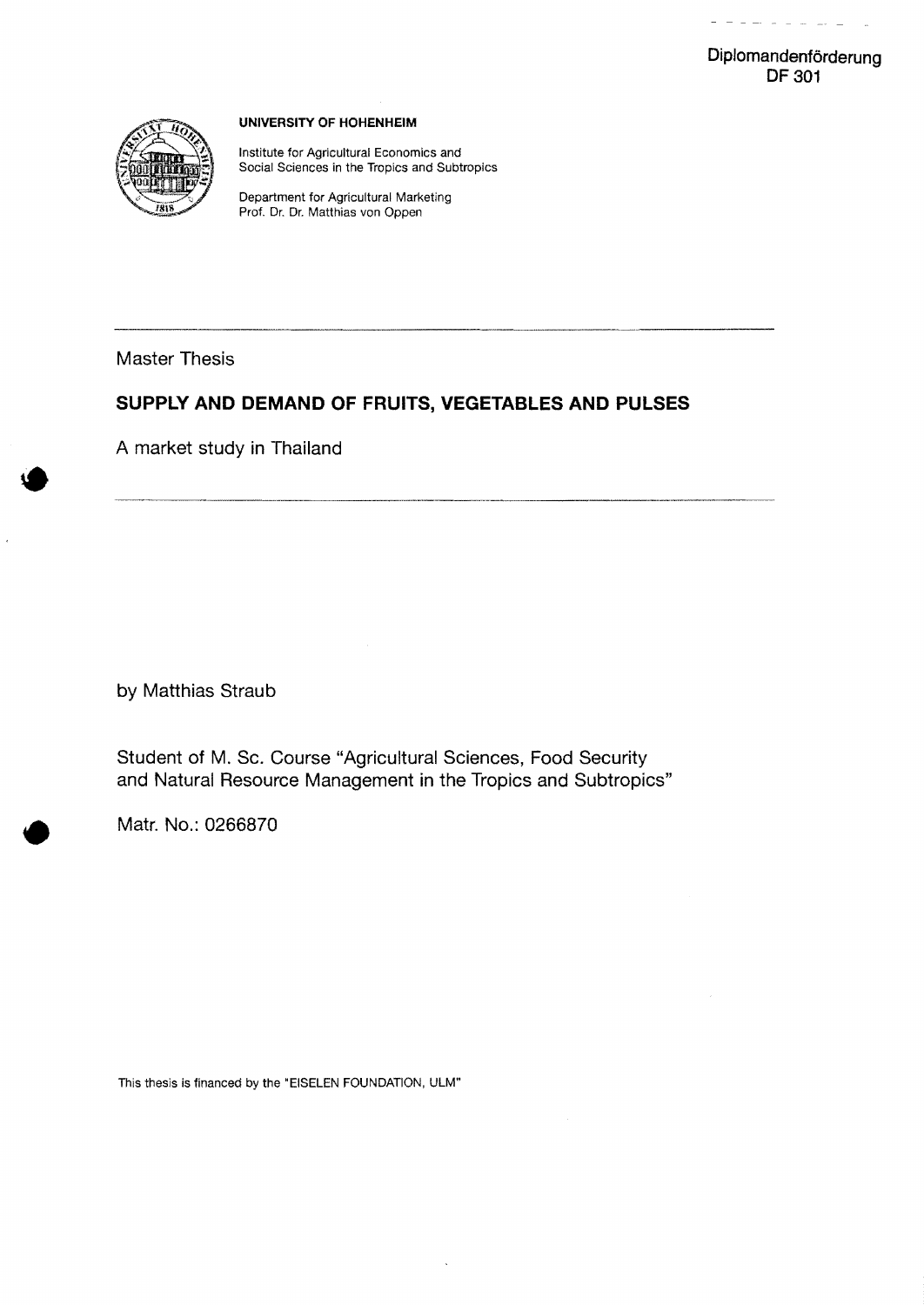# 7 Summary and Conclusions

In this chapter, a final overview on the techniques used for this thesis, its structure and the results will be given to round the picture of the Thai fruit, vegetable and pulse production and marketing. Although this thesis can only provide Iimited insights of the whole complex system it tries to enhance knowledge as a basis for further research. Working on the topic of production as weil as markets and marketing have allowed the student to gain an overview on different economic processes .

### 7.1 Background

The background given in this thesis tries to draw a comprehensive picture of a journey from "starting point" of an agricultural product through the different channels down to the final "goal" of the succession. Following different horticultural and agricultural crops way from the field to consumption this study aims to induct conclusions from single cases to a more general view of the different sectors.

In the past 40 years agricultural production as weil as the overall economy has undergone enormous changes in Thailand. Getting away from a mono cropping oriented agricultured crop diversification was promoted to secure the small farmers income and stabilize the ecological production conditions. This kind of agricultural policy gained acceptance with farmers in the early period of changing agricultural policies from the 60ies to the early 80ies (Siamwalla, 1991).

But according to economic rules farmers nowadays need to specify and increase their production area of one or a few particular crops to stay in competition. Economies of scale only take effect if an area of competitvive size is cultivated.

Therefore, market oriented farming especially with vegetable and fruit production shifted again to high input farming on maximum areas. To handle the risk of overproduction and/or changes in consumers' demands this study was to figure a the demand for fruit, vegetable and pulses according to different socioeconomic groups.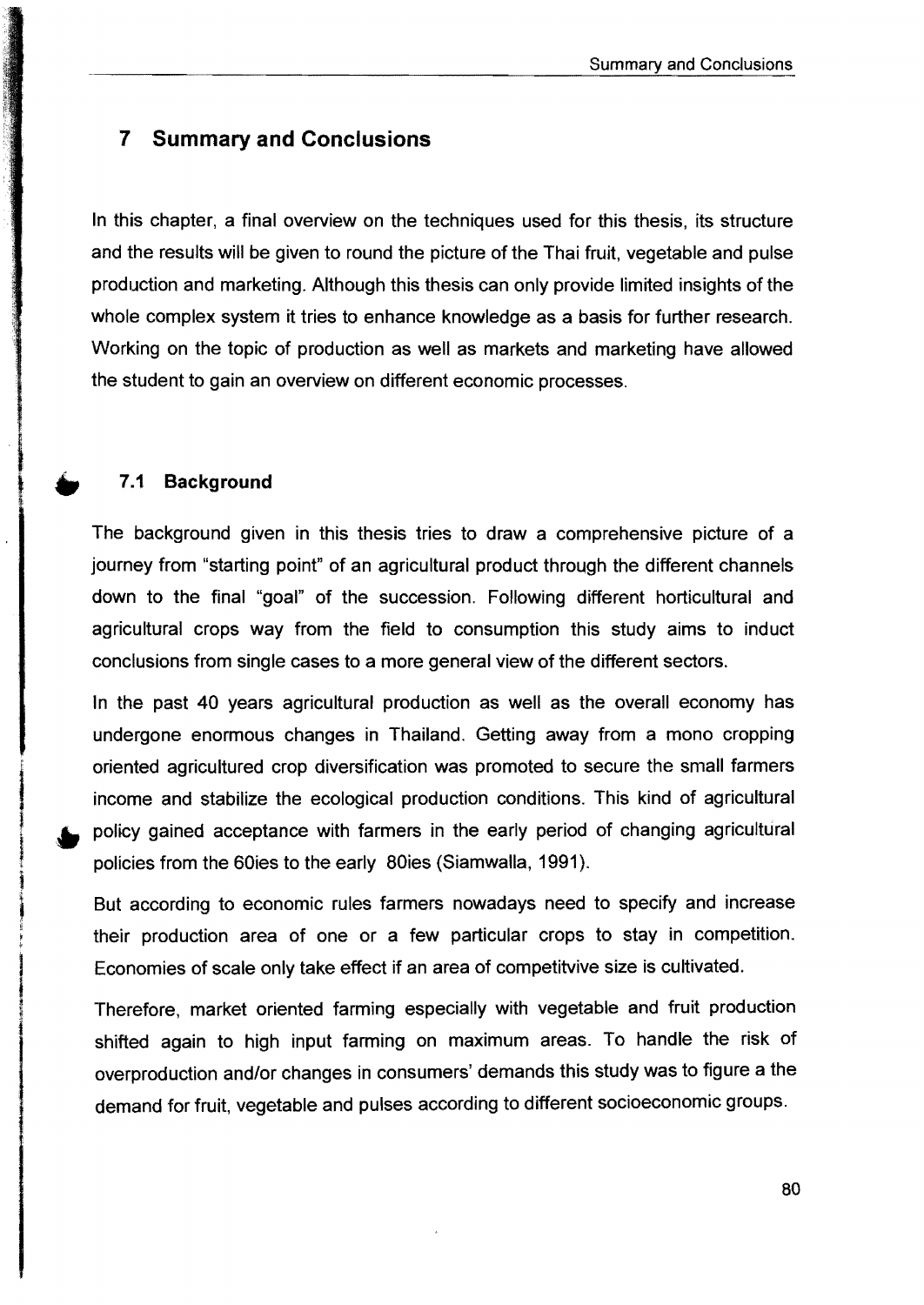#### 7.2 Methodology

The analysis of this empirical study is mainly based on secondary data with a small share of primary data. The data was collected consulting the most important institutions responsible for agricultural data storage, data banks and extension services (e.g. DOAE, OAE, TDRI, NSO etc.) in Bangkok .

The descriptive part of the study was based on secondary socioeconomic and production related data, as weil as general macroeconomic information gcollected from the sources mentioned above.

The data for the cross-sectional regression analysis was comprised of national survey data of 1998 where 52 households from all regions were identified. The time series regression analysis based on production, consumption, and export data of mungbean and income data was set in relation to estimate the elasticities of demand.

#### 7.3 Results

The results of the study focus on descriptive analysis of production and marketing systems, and the comprehensive analysis.

Production systems and pattern are very diversified and are not only clustered regionally according to the most favorable growing conditions, but also located nearby the most important areas of demand, namely the big cities. It showed, that both vegetable and fruit production, as weil as pulse production are located mostly in the area around Bangkok and Chiangmai, and due to short transportation distance gaining a comparative advantage over remote areas, even if the growing conditions in the remote areas are more favorable (e.g. pulse production in the North Eastern part of Thailand and the Bangkok area).

The market structures of Thailand are very heterogeneous and have three different distinguishing charactersistics: 1) different cash crops go through different marketing channels until they reach the end consumer 2) Traders play a key role within the marketing structure e.g. by buying cash "off-the-field" 3) areas with better market proximity give producers better chances to seil their produce.

The results of the cross-sectional regression analysis showed that if age of the household head increases by 10% the expenditures for mango decrease by 7%. If the household income increase by 10% the expenditures for mango increase by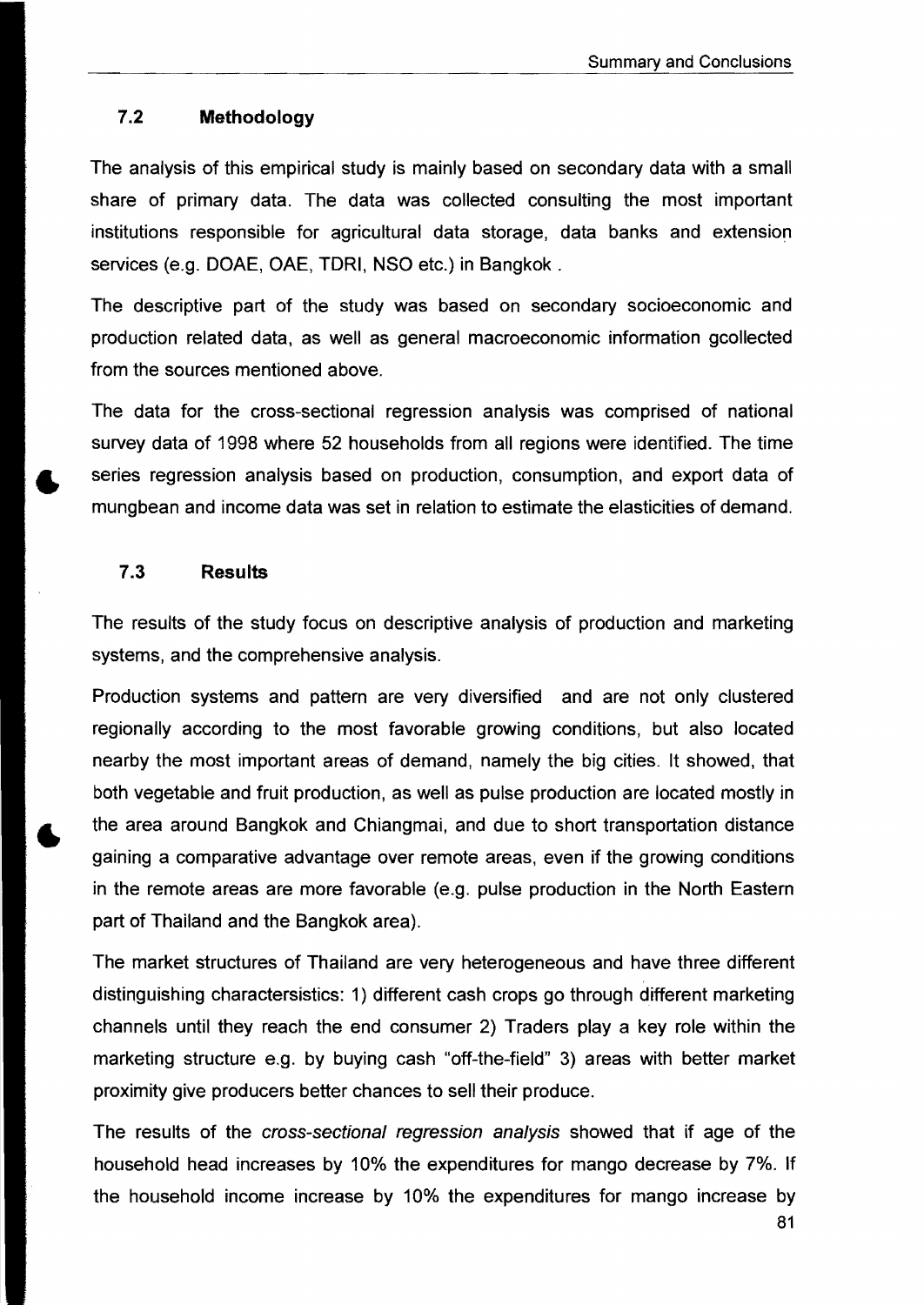2.1 %. If the income increases by 10% the expenditures for rambutan decreases by 2%. If the monthly expenditures for fruits in general increase by 10% the household income will increase by 1.8%.

The results of the time series regression analysis showed that if income increase by 10% consumption quantity of mungbean increases by 9.3%. If the price for mungbean of the previous year increase by 10% the production in the current year increases by 0.5%. If the export quantity increases by 10% the farm gate price will increase by 9.4%.

The income elasticities derived from the coefficients from both the time series and cross-sectional analysis are shown below (Table 11).

labia 11 Elastcities Estimated from Coefficients of Regression Analysis

| Income Elasticity of Demand of Mango    | 0.21   |
|-----------------------------------------|--------|
| Income Elasticity of Demand of Rambutan | $-0.2$ |
| Income Elasticity of Demand of Mungbean | 0.93   |

Source: own calculations

## 7.4 Conclusion and Recommendation

The study implies that due to increase in GDP and consequently in household incomes a deman driven flourishing market for agricultural products (especially for highly nutritive products) has evolved which offers diverse opportunities for commercial farming.

To cover the increasing demand and at the same time, to reduce potential risk of over-production farmers should have improved access to information infrastructure. In terms of fruit and vegetable production, farmers producing commercial crops for marketing as weil as traders should include peoples preferences according to their socioeconomic status in their enterprise management (e.g. covering increased demand of specific fruit crops like rambutan in rural areas).